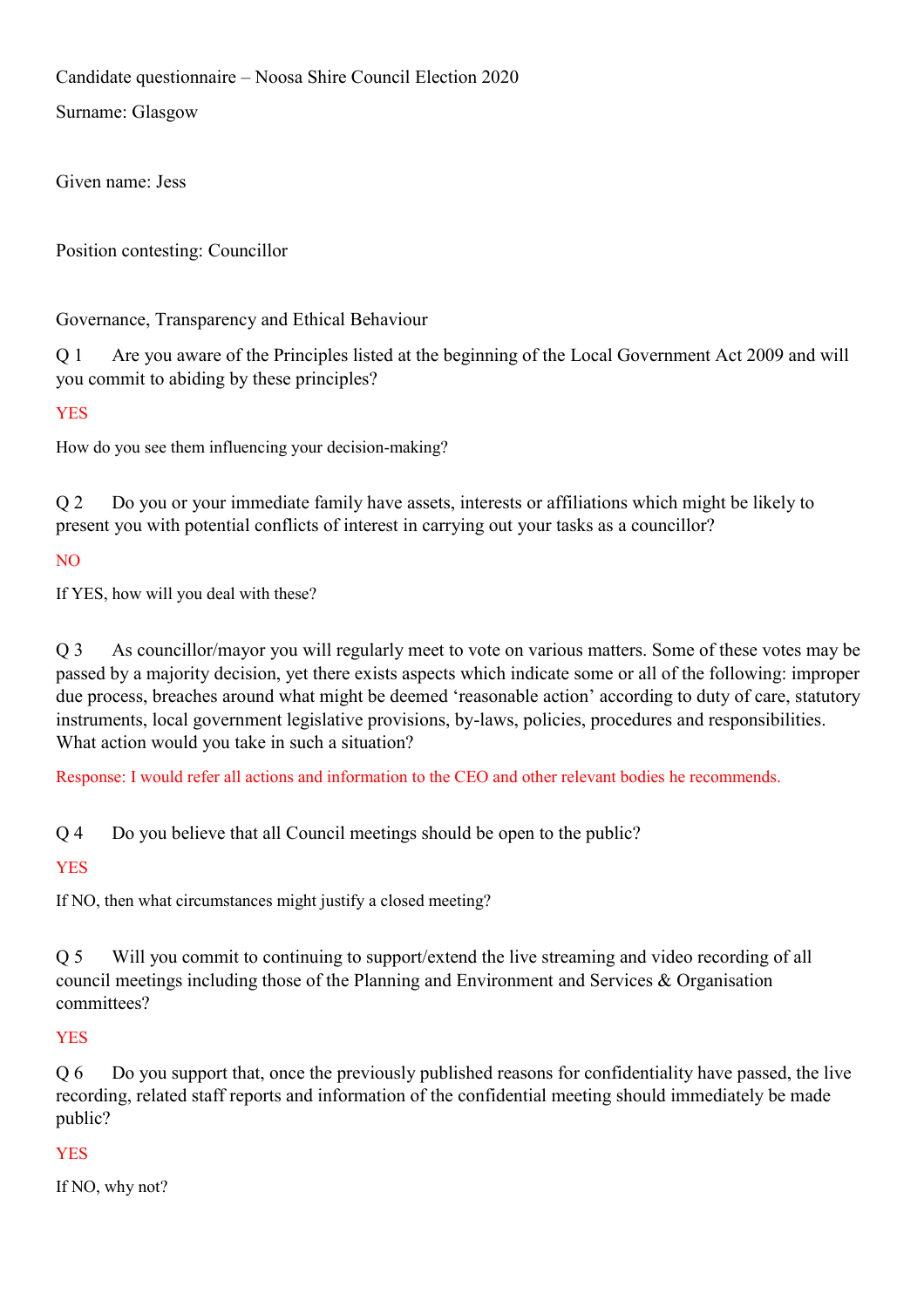Q 7 Are you endorsed or supported by any registered political party?

NO

# Climate change

Q 8 Do you accept the international scientific community's view that global climate change is the result of human activity over the past 200 years, principally through the burning of fossil fuels?

# **YES**

If NO, why not?

Q 9 What do you see as the key impacts of Climate Change on the Noosa Shire?

Response: Throughout history there has always been changes in climate, but during the last 30 odd years things have escalated at an alarming rate. The impact of Climate Change on Noosa Shire will continue to be seen in our natural environment. We need to do as much as possible, through emissions reduction and adaption, to limit the effects now, so that in 50 years, when I'll hopefully still be alive, we can all have a good quality of life.

Q 10 How should the Noosa Shire Council deal with Climate Change now and into the future?

Response: We should continue with our zero emissions policy and encourage the commercial and private sectors to get on board. Also education programs for residents on the importance of emissions reduction and the ways we can all contribute.

Q 11 Will you advocate for the Noosa Shire Council to promote and support further Climate Change action within the broader community?

# YES

Q 12 Do you support maintaining Noosa Shire Council's Declaration of Climate Emergency?

# **YES**

If NO, why not?

Q 13 Will you advocate for the Council to have a moratorium on any development proposed in areas vulnerable to the impact of climate change such as in flood-prone areas and coastal zones until such time as the Coastal Hazard Adaptation Plan is completed?

# **YES**

Planning issues

Q 14 What do you mean by, and how would you measure, sustainable development?

Response: Development that is in keeping with Noosa's town plan and design principles.

# Q 15 Do you agree that:

(a)Development Applications that conflict with the relevant Planning Scheme Acceptable Outcomes and other planning instruments should be refused?

# YES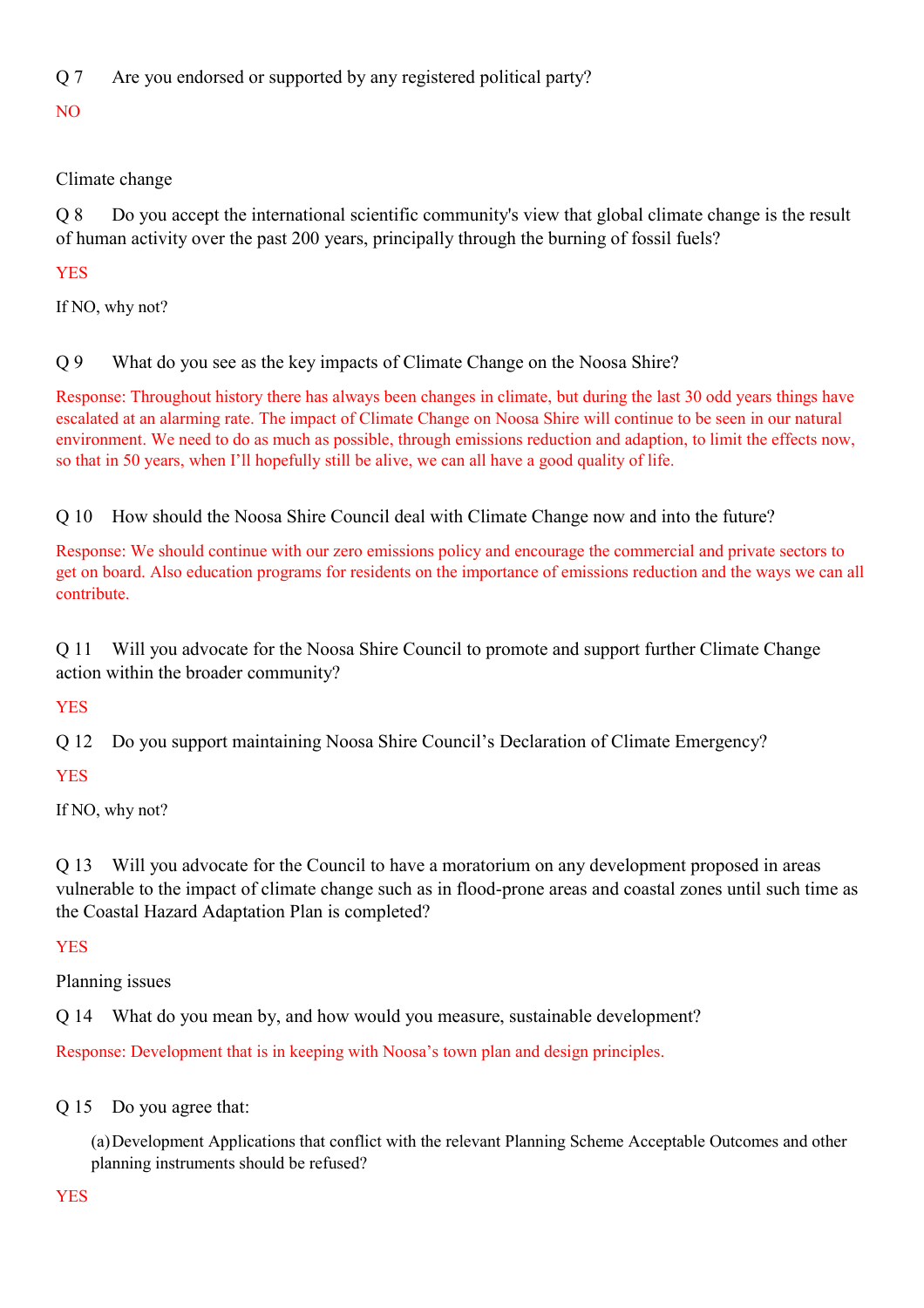(b)applicants wishing to lodge a Development application that does not substantially comply, or seeks to override the Planning Scheme should be advised to await the formulation of the next planning scheme when they can lodge a submission on that new planning scheme during the public consultation period?

NO

(c)that development that is vulnerable to the impacts of Climate Change, flooding, and inundation be prohibited?

YES

(d)genuine community consultation should be undertaken in the early stages of a Proposed Planning Scheme amendment and prior to being progressed to the state?

### YES

Q 16 The new Noosa Planning scheme has been approved by the Planning Minister subject to a number of conditions, two of which are of concern to the Council. They are:

(1) Provisions for mandating 10% of high density housing as social and community (affordable) housing at the Shire Business Centre and former Noosa Bowling Club site at Noosa Junction.

(2) Requirement that Noosa Council adopt the recent State changes to koala protection regulations and remove local provisions.

(a) Will you support the Noosa Plan as it is?

### YES

If NO, why not?

(b)If elected will you support Noosa Shire Council in negotiating with the State Government to achieve a better outcome for the community in relation to these two provisions?

### YES

If NO, why not?

Q 17 What is your understanding of when it is appropriate to override the Planning Scheme, where there are conflicts?

Response: Only when there is a massive community benefit. Sunshine Butterflies is a good example of this.

Q 18 With respect to the South East Queensland Regional Plan (Shaping SEQ) that was given effect on 11 August 2017, do you support the Plan in its current form relating to the Northern sub-region, including designation of the Urban Footprint and population targets?

## YES

Q 19 Do you support the proposed Coolum West intense residential/mixed use development and wave pool proposal on significantly constrained land, which is also outside the urban footprint?

NB The reason for this question being asked of Noosa Shire candidates is that Noosa Tourism published a survey in what appeared to be support for the project

Response: I am not across the full detail of the development at this stage.

If NO, will you, if elected to the Noosa Shire Council, support SCRC community groups in advocating to the State Government against this proposal?